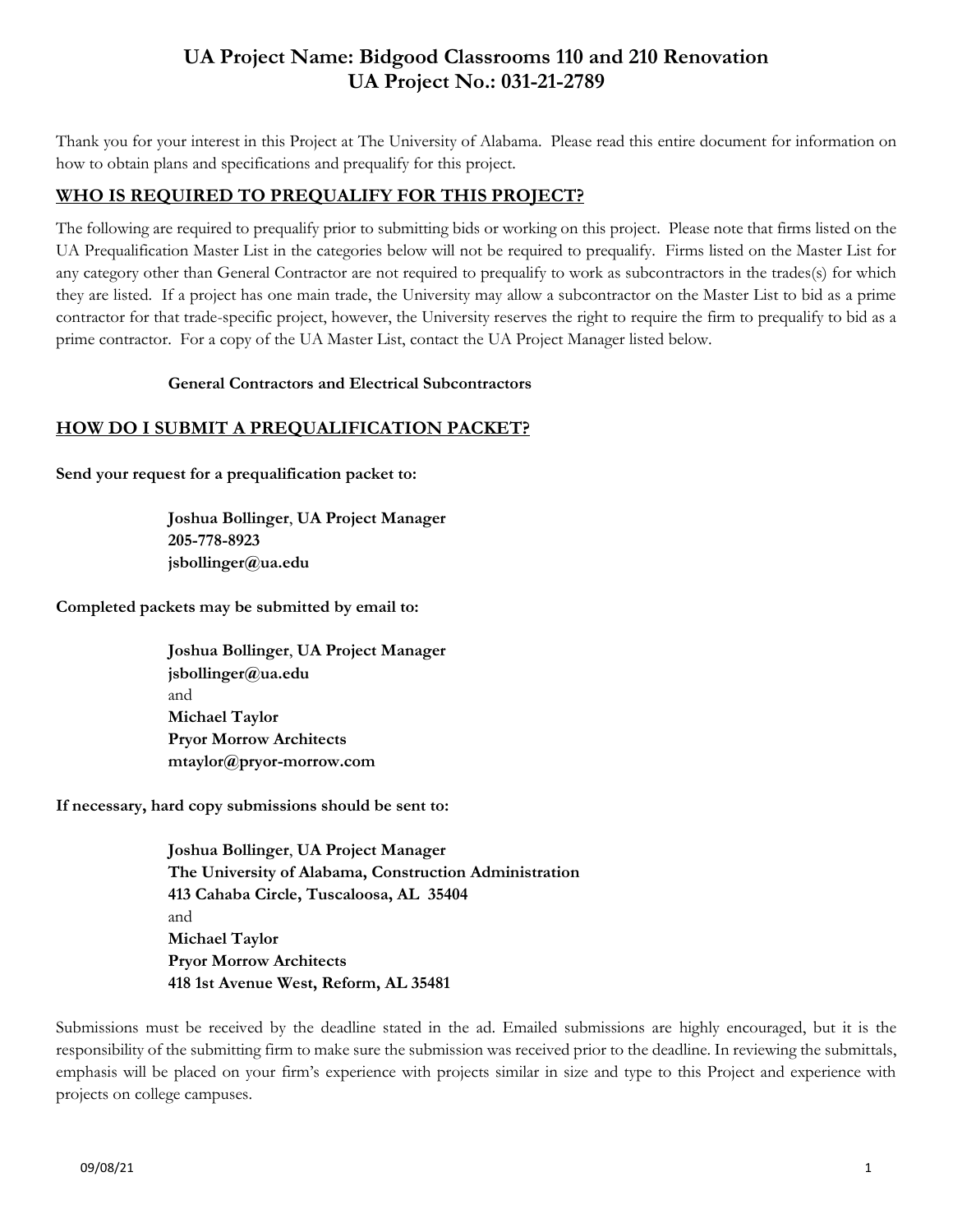#### **PREQUALIFICATION SUBMISSION MUST BE RECEIVED BY 5:00PM LOCAL TIME ON TUESDAY, FEBRUARY 01, 2022.**

#### **UA WILL ISSUE THE NAMES OF ALL FIRMS WHO HAVE PREQUALIFIED BY TUESDAY, FEBRUARY 08, 2022.**

### **HOW DO I REQUEST A WAIVER FROM PREQUALIFICATION?**

Any Contractor not already on UA's Master List that has been previously prequalified for or has a successful track record on University of Alabama projects may submit a letter to the Project Manager requesting a waiver of the prequalification requirement for this project. The decision on whether to grant the waiver shall be at the discretion of the UA Executive Director for Construction Administration or delegate and shall be based on prior prequalification on projects of a similar size and scope, successful past performance on UA projects, or other demonstrated ability to complete the project. The Project Manager shall advise the Contractor in writing **within two business days** from the receipt of the request as to whether the waiver shall be granted. The Awarding Authority reserves the right to request additional relevant project specific information and relevant experience information to determine whether to grant the waiver or to request the Contractor to submit a full prequalification packet. **Contractors are advised to request waivers as soon as possible. UA will not accept prequalification submissions after the submission deadline and the denial of a waiver will not extend the deadline.**

#### **THE DEADLINE FOR REQUESTING A WAIVER IS 5:00PM LOCAL TIME, TUESDAY, FEBRUARY 01, 2022.**

### **WHEN AND WHERE CAN I REVIEW PLANS AND SPECIFICATIONS?**

Preliminary and Final Plans, Specifications, and Contract Documents are open to public inspection and will be available for EXAMINATION ONLY on the dates listed below at The University of Alabama, Office of Construction Administration, 1115 14th Street, Ancillary Services Building, Second Floor, Tuscaloosa, AL 35401. Final Plans and specifications will also be made available on this date for PRINTING and/or EXAMINATION at Tuscaloosa Blueprinting and Reprographics LLC, 1926 University Blvd., Tuscaloosa, Alabama 35401; ConstructConnect, 30 Technology Parkway South, Suite 100, Norcross, GA, 30092; and Dodge Data & Analytics at network.construction.com.

#### PRELIMINARY PLANS AND SPECS CAN BE REVIEWED IN THE UA PLAN ROOM ON MONDAY, JANUARY 17, 2022.

### FINAL PLANS AND SPECS CAN BE REVIEWED IN THE UA PLAN ROOM ON MONDAY, JANUARY 24, 2022.

### **FINAL PLANS AND SPECS WILL BE AVAILABLE FOR PRINTING AND/OR EXAMINATION IN THE ABOVE-LISTED PLAN ROOMS ON MONDAY, JANUARY 24, 2022.**

## **WHEN AND WHERE CAN I GET COPIES OF PLANS AND SPECIFICATIONS; HOW MUCH IS THE DEPOSIT?**

Plans, Specifications, and Contract Documents will be available on the dates listed below, are open to public inspection, and may be obtained from the Architect/Engineer (or their representative as designated below). Up to two sets of full-size drawings and specifications may be obtained by Contractors, upon request to the Architect/Engineer and upon payment of the deposit listed below, made payable to the Architect/Engineer, which is refundable in full upon the return of the drawings and specifications in good condition within ten days after the bid opening, else deposit shall be forfeited. Additional sets for bidders, subcontractors, vendors, or dealers may be obtained upon payment of the same deposit. This deposit shall be refunded less the cost of printing, reproduction, handling, and distribution, upon return of the documents in reusable condition within 10 days after the bid opening.

#### **PLANS AND SPECS WILL BE AVAILABLE STARTING MONDAY, JANUARY 17, 2022.**

### **THE DEPOSIT IS \$250 PER SET.**

## TO OBTAIN PLANS AND SPECS CONTACT MICHAEL TAYLOR AT PRYOR MORROW ARCHITECTS, 205-828-0039, **MTAYLOR@PRYOR-MORROW.COM**